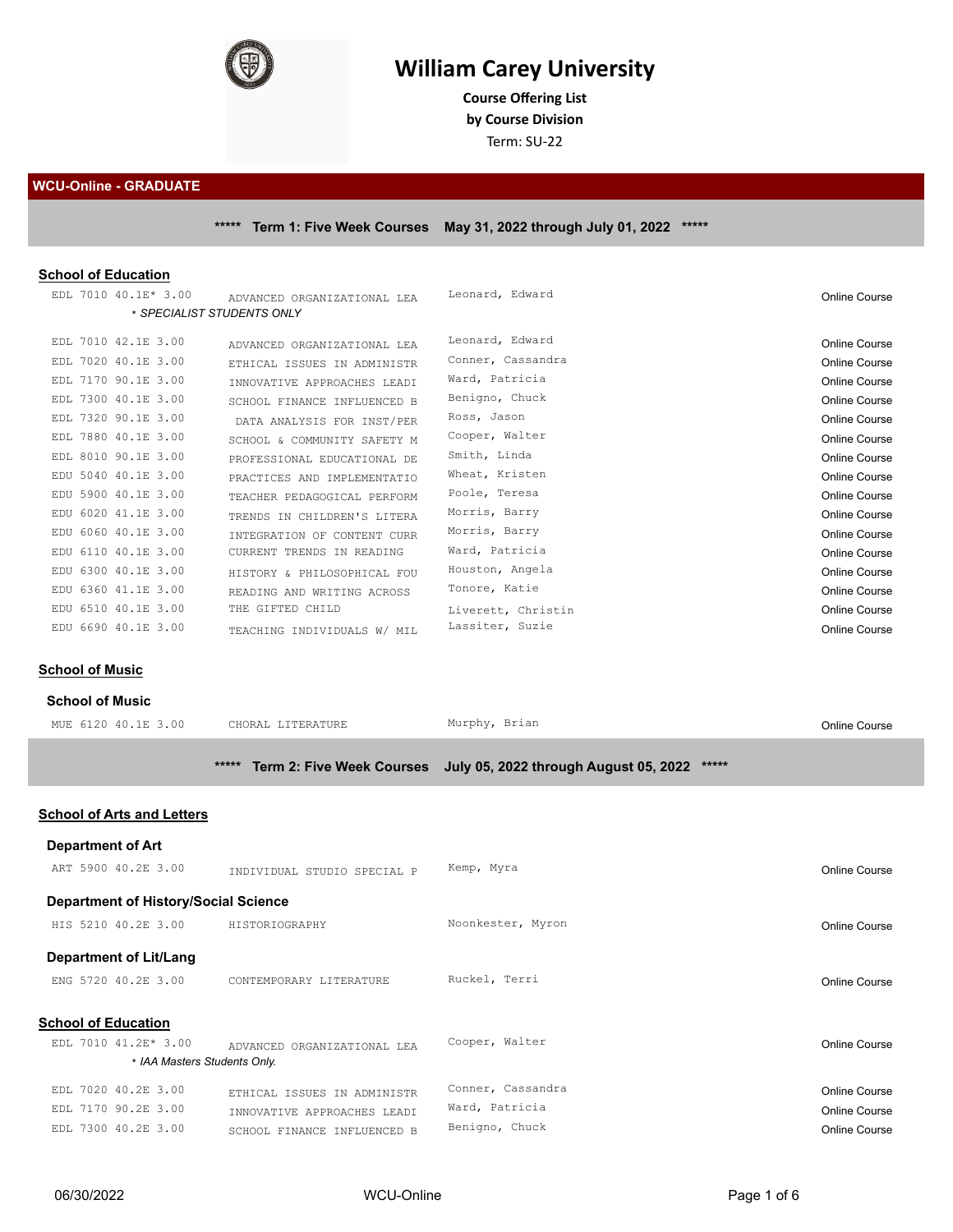| Cooper, Walter<br>EDL 7880 40.2E 3.00<br><b>Online Course</b><br>SCHOOL & COMMUNITY SAFETY M<br>Smith, Linda<br>EDL 8010 90.2E 3.00<br><b>Online Course</b><br>PROFESSIONAL EDUCATIONAL DE<br>Morris, Barry<br>EDL 8340 90.2E 3.00<br>Online Course<br>USING CONFLICT RESOLUTION A<br>Wheat, Kristen<br>EDU 5050 40.2E 3.00<br>CREATING A STEM CULTURE<br>Online Course<br>Provost, Leslie<br>EDU 6010 41.2E 3.00<br>Online Course<br>SOCIAL STUDIES IN THE ELEME<br>Morris, Barry<br>EDU 6020 42.2E 3.00<br>Online Course<br>TRENDS IN CHILDREN'S LITERA<br>Morris, Barry<br>EDU 6060 41.2E 3.00<br><b>Online Course</b><br>INTEGRATION OF CONTENT CURR<br>EDU 6100 40.2E 3.00<br>METACOGNITION<br>Liverett, Christin<br>Online Course<br>Dean, Elaine<br>EDU 6250 42.2E 3.00<br>TECHNOLOGY IN EDUCATION<br>Online Course<br>Stanford, Barbara<br>EDU 6270 41.2E 3.00<br>PERFORMANCE ASSESSMENT<br>Online Course<br>Houston, Angela<br>EDU 6300 41.2E 3.00<br>Online Course<br>HISTORY. & PHILOSOPHICAL FO<br>Woullard, Rosemary<br>EDU 6460 40.2E 3.00<br>SECONDARY METHODS<br>Online Course | EDL 7320 90.2E 3.00 | EFFECT DATA ANAL FOR INSTRU | Ross, Jason | <b>Online Course</b> |
|------------------------------------------------------------------------------------------------------------------------------------------------------------------------------------------------------------------------------------------------------------------------------------------------------------------------------------------------------------------------------------------------------------------------------------------------------------------------------------------------------------------------------------------------------------------------------------------------------------------------------------------------------------------------------------------------------------------------------------------------------------------------------------------------------------------------------------------------------------------------------------------------------------------------------------------------------------------------------------------------------------------------------------------------------------------------------------------------|---------------------|-----------------------------|-------------|----------------------|
|                                                                                                                                                                                                                                                                                                                                                                                                                                                                                                                                                                                                                                                                                                                                                                                                                                                                                                                                                                                                                                                                                                |                     |                             |             |                      |
|                                                                                                                                                                                                                                                                                                                                                                                                                                                                                                                                                                                                                                                                                                                                                                                                                                                                                                                                                                                                                                                                                                |                     |                             |             |                      |
|                                                                                                                                                                                                                                                                                                                                                                                                                                                                                                                                                                                                                                                                                                                                                                                                                                                                                                                                                                                                                                                                                                |                     |                             |             |                      |
|                                                                                                                                                                                                                                                                                                                                                                                                                                                                                                                                                                                                                                                                                                                                                                                                                                                                                                                                                                                                                                                                                                |                     |                             |             |                      |
|                                                                                                                                                                                                                                                                                                                                                                                                                                                                                                                                                                                                                                                                                                                                                                                                                                                                                                                                                                                                                                                                                                |                     |                             |             |                      |
|                                                                                                                                                                                                                                                                                                                                                                                                                                                                                                                                                                                                                                                                                                                                                                                                                                                                                                                                                                                                                                                                                                |                     |                             |             |                      |
|                                                                                                                                                                                                                                                                                                                                                                                                                                                                                                                                                                                                                                                                                                                                                                                                                                                                                                                                                                                                                                                                                                |                     |                             |             |                      |
|                                                                                                                                                                                                                                                                                                                                                                                                                                                                                                                                                                                                                                                                                                                                                                                                                                                                                                                                                                                                                                                                                                |                     |                             |             |                      |
|                                                                                                                                                                                                                                                                                                                                                                                                                                                                                                                                                                                                                                                                                                                                                                                                                                                                                                                                                                                                                                                                                                |                     |                             |             |                      |
|                                                                                                                                                                                                                                                                                                                                                                                                                                                                                                                                                                                                                                                                                                                                                                                                                                                                                                                                                                                                                                                                                                |                     |                             |             |                      |
|                                                                                                                                                                                                                                                                                                                                                                                                                                                                                                                                                                                                                                                                                                                                                                                                                                                                                                                                                                                                                                                                                                |                     |                             |             |                      |
|                                                                                                                                                                                                                                                                                                                                                                                                                                                                                                                                                                                                                                                                                                                                                                                                                                                                                                                                                                                                                                                                                                |                     |                             |             |                      |

**\*\*\*\*\* Term for Ten Week Courses May 31, 2022 through August 05, 2022 \*\*\*\*\***

## **College of Health Sciences**

| HAE 6000 65E 2.00                                     | SCHOLARLY WRITING FOR HEALT | Bourne, Shanda    | <b>Online Course</b> |
|-------------------------------------------------------|-----------------------------|-------------------|----------------------|
| HAE 6060 65E 2.00                                     | TEST DEVELOPMENT AND EVALUA | Scott, Emily      | <b>Online Course</b> |
|                                                       | TEST DEVELOPMENT AND EVALUA | Bourne, Shanda    | <b>Online Course</b> |
| HAE 6080 65E 4.00                                     | RESEARCH METHODS & APPLICAT | McGruder, Bettina | <b>Online Course</b> |
| HAE 6650 90E 2.00                                     | CURRICULUM DEVELOPMENT AND  | Pinter, Melanie   | <b>Online Course</b> |
| HAE 7000 90E 1.00                                     | STATISTICS REVIEW FOR DOCTO | Roberts, Jalynn   | <b>Online Course</b> |
| HAE 7990 90E 2.00                                     | ACADEMIC WRITING FOR DOCTOR | McGruder, Bettina | Online Course        |
| HAE 8050 90E 3.00                                     | RESEARCH PROCESS V          | Hart, Susan       | Online Course        |
| <b>Cooper School of Missions and Ministry Studies</b> |                             |                   |                      |
| CTH 5200 40E 2.00                                     | THEOLOGY OF THE EARLY CHURC | Rowland, Charles  | <b>Online Course</b> |
| CTH 6100 40E 4.00                                     | BIBLICAL THEOLOGY           | Wyatt, Adam       | <b>Online Course</b> |
|                                                       | BIBLICAL THEOLOGY           | Golson, T.        | <b>Online Course</b> |
|                                                       |                             |                   |                      |
| <b>School of Arts and Letters</b>                     |                             |                   |                      |
| <b>Department of History/Social Science</b>           |                             |                   |                      |
| HIS 5900 40E 3.00                                     | YAZOO RIVER WARS            | Noonkester, Myron | <b>Online Course</b> |
| HIS 6900 40E 3.00                                     | TEACHING SOCIAL STUDIES IN  | Brooke, Jonathan  | <b>Online Course</b> |
| HIS 6900 41E 3.00                                     | GENOCIDE                    | Nicovich, John    | <b>Online Course</b> |
| HIS 6990 40E 3.00                                     | MASTER'S THESIS             | Noonkester, Myron | Online Course        |
| <b>School of Business</b>                             |                             |                   |                      |
| MBA 6230 65E 3.00                                     | MARKETING STRATEGY          | Thompson, Robert  | <b>Online Course</b> |
| MBA 6330 65E 3.00                                     | BUSINESS ETHICS AND LEADERS | Mooneyhan, David  | <b>Online Course</b> |
|                                                       |                             |                   |                      |
| <b>School of Education</b>                            |                             |                   |                      |
| EBD 6910 40E 3.00                                     | INTRO. TO STUDENTS WITH EMO | Ballard, Cecilia  | <b>Online Course</b> |
| EBD 6920 40E 3.00                                     | ASSESSMENT OF STUDENTS WITH | Lassiter, Suzie   | <b>Online Course</b> |
| EBD 6950 40E 3.00                                     | CUR RESEARCH/BES PRACT-EDU/ | Ballard, Cecilia  | Online Course        |
| EBD 6980 40E 3.00                                     | PRACTICUM/INTERNSHIP IN EMO | Yeager, Mark      | <b>Online Course</b> |
| EBD 6990 40E 3.00                                     | AUTISM SPECTRUM DISORDERS   | Yeager, Mark      | <b>Online Course</b> |
| EBD 6990 41E 3.00                                     | AUTISM SPECTRUM DISORDERS   | Yeager, Mark      | <b>Online Course</b> |
| EBD 7490 40E 3.00                                     | DR: ADV WORKING W FAMILIES  | Yeager, Mark      | <b>Online Course</b> |

EBD 7950 40E 3.00 ADV. CURR. RESEARCH/BEST PR<sup>Lassiter, Suzie Computer of Contemporary Conline Course</sup>

EBD 7970 40E 3.00 ADV. BEHAVIORAL ANALYSIS Lassiter, Suzie Course Conse EBD 7980 40E 3.00 ADV. PRACT/INTERSHIP IN EMO<sup>Yeager,</sup> Mark and the Course online Course<br>ECE 5300 40E 3.00 ASSESSING YOUNG CHILDREN Thompson, Deidra ECE 5300 40E 3.00 ASSESSING YOUNG CHILDREN Thompson, Deidra **Cause Course Course** Conline Course EDL 6040 40E\* 3.00 DATA-DRIVEN INSTRUCTION Coleman, Bonita Course Content Course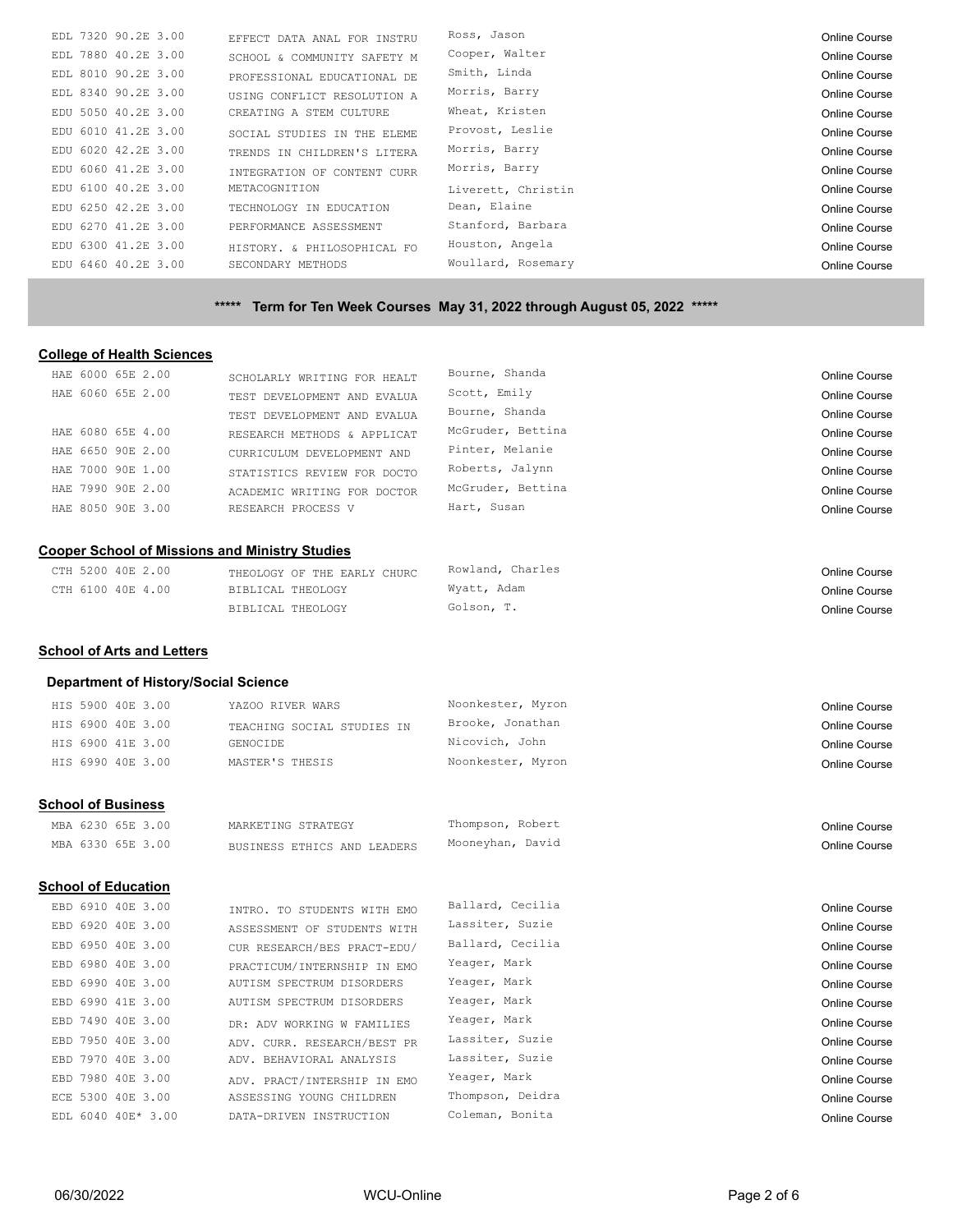| EDL 6040 80E* 3.00                | DATA-DRIVEN INSTRUCTION                           | Sellers, Kathy     | Online Course        |
|-----------------------------------|---------------------------------------------------|--------------------|----------------------|
| * Masters Only                    |                                                   |                    |                      |
| COHORT 11B                        |                                                   |                    |                      |
| EDL 6040 81E* 3.00                | DATA-DRIVEN INSTRUCTION                           | Massey, Lori       |                      |
| * Specialist Students; Cohort 11B |                                                   |                    | <b>Online Course</b> |
|                                   |                                                   |                    |                      |
| EDL 6070 40E* 3.00                | INSTRUCTIONAL LEADERSHIP                          | Nyman, Terri       | <b>Online Course</b> |
|                                   | * Masters; COHORT 12 for Principal Licensure Only |                    |                      |
| EDL 6080 80E* 3.00                | BEST PRACTICES                                    | Conner, Cassandra  | <b>Online Course</b> |
| * Masters; Cohort 11              |                                                   |                    |                      |
|                                   |                                                   |                    |                      |
| EDL 6090 40E* 3.00                | SCHOOL SITE BUSINESS MANAGE                       | Benigno, Chuck     | <b>Online Course</b> |
| * Masters Only                    |                                                   |                    |                      |
| Cohort 11A                        |                                                   |                    |                      |
| EDL 6090 81E* 3.00                | SCHOOL SITE BUSINESS MANAGE                       | Benigno, Chuck     | <b>Online Course</b> |
| * Specialist                      |                                                   |                    |                      |
| Cohort 11A                        |                                                   |                    |                      |
| EDL 7030 100E 3.00                | LEARNING RESEARCH-BA<br>NISL:                     | Burnett, Benjamin  | <b>Online Course</b> |
| EDL 7040 100E 3.00                | NISL: DATA DRIVEN DECISION                        | Burnett, Benjamin  | <b>Online Course</b> |
| EDL 7890 40E* 3.00                | EDUCATIONAL UNIT SELF-STUDY                       | Morris, Barry      | <b>Online Course</b> |
| * Specialist only; Cohort 11      |                                                   |                    |                      |
|                                   |                                                   | Morris, Barry      |                      |
| EDL 7890 41E* 3.00                | EDUCATIONAL UNIT SELF-STUDY                       |                    | <b>Online Course</b> |
| * Specialist only; Cohort 11      |                                                   |                    |                      |
| EDL 7910 100E 3.00                | NISL: DATA ANAL PROG IMPROV                       | Burnett, Benjamin  | <b>Online Course</b> |
| EDL 8110 90E 3.00                 | RESEARCH IN EDUCATIONAL ADM                       | Weaver, Liesa      | <b>Online Course</b> |
| EDL 8110 91E 3.00                 | RESEARCH IN EDUCATIONAL ADM                       | Thomas, Brenda     | <b>Online Course</b> |
| EDL 8120 90E 3.00                 | RESEARCH IN EDUCATIONAL ADM                       | Dearman, Frances   | <b>Online Course</b> |
| EDL 8120 91E 3.00                 | RESEARCH IN EDUCATIONAL ADM                       | Roberts, Jalynn    | <b>Online Course</b> |
| EDL 8120 92E 3.00                 | RESEARCH IN EDUCATIONAL ADM                       | Leonard, Edward    | <b>Online Course</b> |
| EDL 8120 93E 3.00                 | RESEARCH IN EDUCATIONAL ADM                       | Ross, Jason        | <b>Online Course</b> |
| EDL 8140 90E 3.00                 | RESEARCH IN EDUCATIONAL ADM                       | Dearman, Frances   | <b>Online Course</b> |
| EDL 8150 90E 1.00                 | RESEARCH IN EDUCATIONAL ADM                       | Roberts, Jalynn    | <b>Online Course</b> |
| EDL 8150 91E 3.00                 | RESEARCH IN EDUCATIONAL ADM                       | Dearman, Frances   | <b>Online Course</b> |
| EDL 8150 92E 3.00                 | RESEARCH IN EDUCATIONAL ADM                       | Smith, Linda       | <b>Online Course</b> |
| EDL 8150 93E 3.00                 | RESEARCH IN EDUCATIONAL ADM                       | Smith, Linda       | <b>Online Course</b> |
| EDL 8160 90E 3.00                 | RESEARCH IN EDUCATIONAL RES                       | Smith, Linda       | <b>Online Course</b> |
| EDL 8160 91E 3.00                 | RESEARCH IN EDUCATIONAL RES                       | Roberts, Jalynn    | <b>Online Course</b> |
| EDL 8300 100E 3.00                | NISL: DEVELOPING THE CULTU                        | Burnett, Benjamin  | <b>Online Course</b> |
| EDL 8400 100E 1.00                | APPLIED DOCTORAL RESEARCH                         | Quin, Jeff         | <b>Online Course</b> |
| EDL 8400 101E 1.00                | APPLIED DOCTORAL RESEARCH                         | Rodgers, Mary      | Online Course        |
| EDL 8400 102E 3.00                | APPLIED DOCTORAL RESEARCH                         | Smith, Linda       | Online Course        |
| EDL 8400 103E 1.00                | APPLIED DOCTORAL RESEARCH                         | Thomas, Brenda     | <b>Online Course</b> |
| EDL 8400 104E 1.00                | APPLIED DOCTORAL RESEARCH                         | Tonore, Katie      | Online Course        |
| EDL 8400 105E 1.00                | APPLIED DOCTORAL RESEARCH                         | Weaver, Liesa      | <b>Online Course</b> |
| EDL 8400 106E 1.00                | APPLIED DOCTORAL RESEARCH                         | Whitcomb, Susan    | <b>Online Course</b> |
| EDL 8400 107E 1.00                | APPLIED DOCTORAL RESEARCH                         | Yeager, Mark       | <b>Online Course</b> |
| EDL 8400 108E 3.00                | APPLIED DOCTORAL RESEARCH                         | Windham, Lori      | <b>Online Course</b> |
| EDL 8400 90E 1.00                 | APPLIED DOCTORAL RESEARCH                         | Burnett, Benjamin  | <b>Online Course</b> |
| EDL 8400 91E 1.00                 | APPLIED DOCTORAL RESEARCH                         | Cooper, Walter     | <b>Online Course</b> |
| EDL 8400 92E 1.00                 | APPLIED DOCTORAL RESEARCH                         | Hanson, Susan      | <b>Online Course</b> |
| EDL 8400 93E 1.00                 | APPLIED DOCTORAL RESEARCH                         | Holifield, Cena    | <b>Online Course</b> |
| EDL 8400 95E 1.00                 | APPLIED DOCTORAL RESEARCH                         | Liverett, Christin | <b>Online Course</b> |
| EDL 8400 96E 1.00                 | APPLIED DOCTORAL RESEARCH                         | Morris, Barry      | <b>Online Course</b> |
| EDL 8400 97E 1.00                 | APPLIED DOCTORAL RESEARCH                         | Payne, Carol       | <b>Online Course</b> |
| EDL 8400 98E 1.00                 | APPLIED DOCTORAL RESEARCH                         | Pierce, Willie     | <b>Online Course</b> |
| EDL 8400 99E 1.00                 | APPLIED DOCTORAL RESEARCH                         | Roberts, Jalynn    | Online Course        |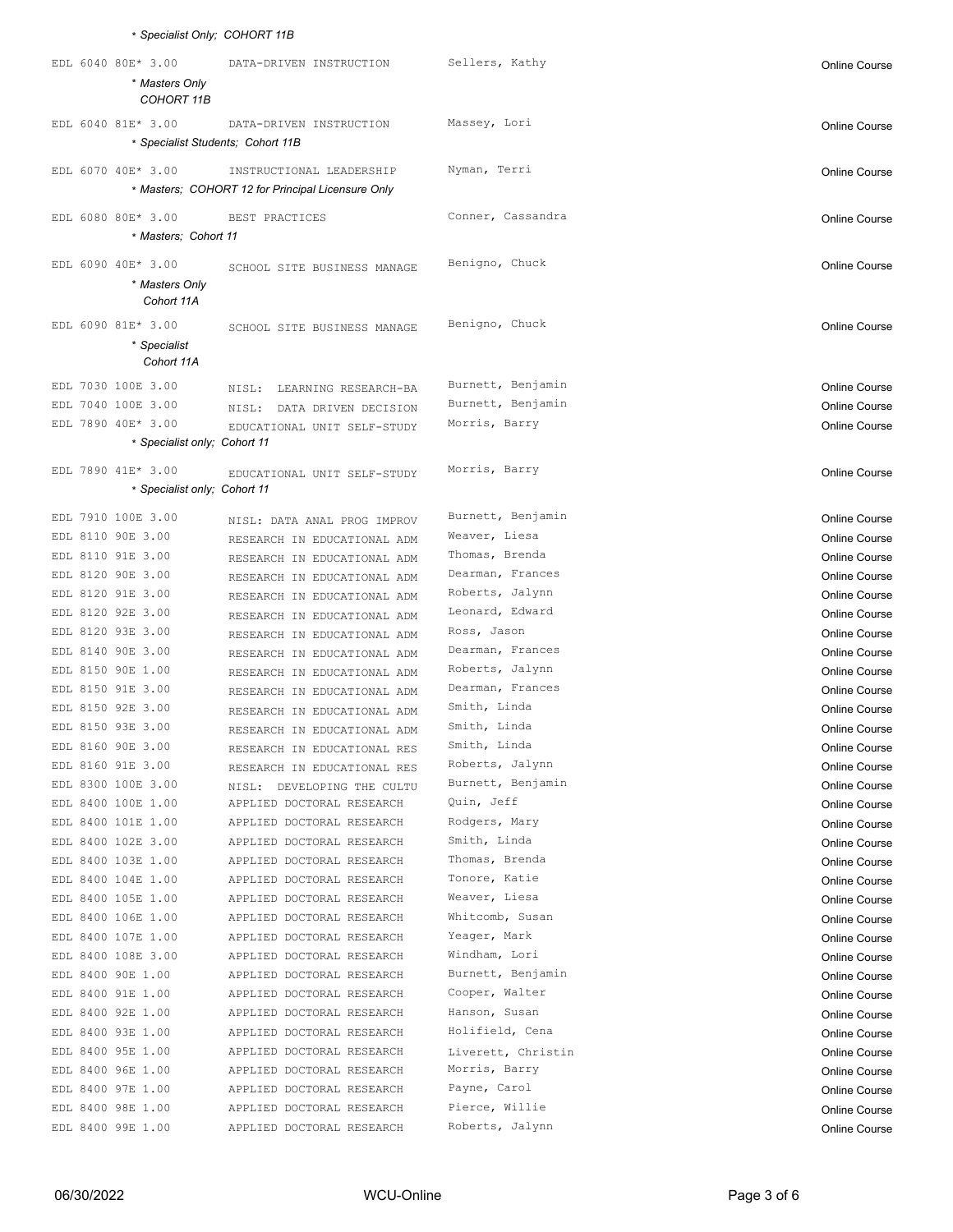| EDL 8490 90E 3.00                                  | DR: RESEARCH IN EDUCATIONAL                                   | Weaver, Liesa                            | <b>Online Course</b>                         |
|----------------------------------------------------|---------------------------------------------------------------|------------------------------------------|----------------------------------------------|
| EDL 9000 90E 0.00                                  | Comprehensive Exam: Doctoral                                  | Smith, Linda                             | <b>Online Course</b>                         |
| EDU 5720 40E* 3.00                                 | SURVEY OF EXCEPTIONAL CHILD                                   | Boykin, Jennifer                         | <b>Online Course</b>                         |
|                                                    | * For Alternate Route and Secondary Ed. Students Only.        |                                          |                                              |
| EDU 5720 41E 3.00                                  |                                                               | Boykin, Jennifer                         | <b>Online Course</b>                         |
| EDU 5720 80E 3.00                                  | SURVEY OF EXCEPTIONAL CHILD                                   | Boykin, Jennifer                         | <b>Online Course</b>                         |
| EDU 6020 40E 3.00                                  | SURVEY OF EXCEPTIONAL CHILD                                   | Morris, Barry                            |                                              |
|                                                    | TRENDS IN CHILDREN'S LITERA                                   | Wheat, Kristen                           | <b>Online Course</b>                         |
| EDU 6070 40E 3.00                                  | ELEMENTARY SCHOOL MATHEMATI                                   | Wheat, Kristen                           | <b>Online Course</b>                         |
| EDU 6090 40E 3.00                                  | SCIENCE IN THE ELEMENTARY S                                   |                                          | <b>Online Course</b>                         |
| EDU 6110 41E 3.00                                  | CURRENT TRENDS IN READING                                     | Ward, Patricia                           | <b>Online Course</b>                         |
| EDU 6150 80E 3.00                                  | LANGUAGE ARTS IN THE ELEMEN                                   | Pitre, Laurie                            | <b>Online Course</b>                         |
| EDU 6160 40E 3.00<br>EDU 6200 42E* 3.00            | ART IN THE ELEMENTARY SCHOO<br>TEACHER AS RESEARCHER          | Liverett, Christin<br>Harrison, Bradford | <b>Online Course</b><br><b>Online Course</b> |
|                                                    | * Class will meet virtually on June 2, 9, 16, 23, 30, July 7, |                                          |                                              |
| 14, 21, 28, and Aug. 4.                            |                                                               |                                          |                                              |
| EDU 6200 80E 3.00                                  | TEACHER AS RESEARCHER                                         | Weaver, Michael                          | Online Course                                |
| EDU 6250 40E 3.00                                  | TECHNOLOGY IN EDUCATION                                       | Luke, Shanna                             | <b>Online Course</b>                         |
| EDU 6250 80E 3.00                                  | TECHNOLOGY IN EDUCATION                                       | Mercer, Rachel                           | Online Course                                |
| EDU 6260 40E 3.00                                  | COOPERATIVE LEARNING                                          | Hanson, Susan                            | Online Course                                |
| EDU 6300 40E 3.00                                  | HISTORY & PHILOSOPHICAL FOU                                   | Houston, Angela                          | <b>Online Course</b>                         |
| EDU 6300 80E 3.00                                  | HISTORICAL AND PHILOSOPHICA                                   | Tatum, Michael                           | <b>Online Course</b>                         |
| EDU 6360 80E 3.00                                  | READING/WRITING ACROSS CURR                                   | Pitre, Laurie                            | <b>Online Course</b>                         |
| EDU 6400 80E 3.00                                  | CURRICULA PLANNING                                            | Payne, Carol                             | <b>Online Course</b>                         |
| EDU 6410 40E 3.00                                  | CREATING PRODUCTIVE CULTURE                                   | Hanson, Susan                            | <b>Online Course</b>                         |
| EDU 6520 80E 3.00                                  | TEACHING THE GIFTED CHILD                                     | Moore, Danette                           | <b>Online Course</b>                         |
| EDU 6600 40E 3.00                                  | ORGAN. PROC. FOR SPECIAL ED                                   | Burnett, Martha                          | <b>Online Course</b>                         |
| EDU 6630 41E 3.00                                  | LEARNING DISABILITIES                                         | Perry, Kaitlyn                           | <b>Online Course</b>                         |
|                                                    | LEARNING DISABILITIES                                         | Yeager, Mark                             |                                              |
| EDU 6640 40E 3.00                                  |                                                               | Perry, Kaitlyn                           | <b>Online Course</b>                         |
|                                                    | TEACHING INDIVIDUALS WITH L                                   |                                          | <b>Online Course</b>                         |
| EDU 6650 40E 3.00                                  | BEHAVIOR MANAGEMENT                                           | Canulette, Kathlee                       | <b>Online Course</b>                         |
| EDU 6680 80E 3.00                                  | INTELLECTUAL DISABILITIES                                     | Perry, Kaitlyn                           | Online Course                                |
|                                                    | INTELLECTUAL DISABILITIES                                     | Lassiter, Suzie                          | Online Course                                |
| RSH 7020 40E* 3.00                                 | APA STYLE FOR PROFESSIONAL                                    | Houston, Angela                          | Online Course                                |
| * COHORT 12                                        |                                                               |                                          |                                              |
| RSH 7020 41E* 3.00<br>* COHORT 12                  | APA STYLE FOR PROFESSIONAL                                    | Houston, Angela                          | <b>Online Course</b>                         |
|                                                    |                                                               |                                          |                                              |
| RSH 7020 80E* 3.00<br>* Specialist Only; Cohort 12 | APA STYLE FOR PROFESSIONAL                                    | Houston, Angela                          | Online Course                                |
|                                                    |                                                               |                                          |                                              |
| RSH 7020 81E* 3.00                                 | APA STYLE FOR PROFESSIONAL                                    | Houston, Angela                          | <b>Online Course</b>                         |
| * Specialist only; Cohort 12                       |                                                               |                                          |                                              |
| RSH 7400 90E 3.00                                  | DESCRIPTIVE STATISTICS & SU                                   | Dearman, Frances                         | <b>Online Course</b>                         |
| RSH 7400 91E 3.00                                  | DESCRIPTIVE STATISTICS & SU                                   | Roberts, Jalynn                          | <b>Online Course</b>                         |
| RSH 7400 92E 3.00                                  | DESCRIPTIVE STATISTICS & SU                                   | Roberts, Jalynn                          | <b>Online Course</b>                         |
| RSH 7400 93E 3.00                                  | DESCRIPTIVE STATISTICS & SU                                   | Ross, Jason                              | <b>Online Course</b>                         |
|                                                    |                                                               |                                          |                                              |
| <u>School of Music</u>                             |                                                               |                                          |                                              |
| DME 6210 90E 3.00                                  | INSTRUMENTAL CONDUCTING                                       | Dykes, Wesley                            | <b>Online Course</b>                         |
| DME 6220 90E 3.00                                  | CHORAL CONDUCTING                                             | Dunlap, Joel                             | Online Course                                |
| DME 7050 90E 3.00                                  |                                                               | Morgan, Jeremy                           | Online Course                                |
| DME 7050 92E 3.00                                  | SPECIAL TOPICS: MUSIC EDUCA<br>SPECIAL TOPICS                 | Weiss, Cassandra                         | Online Course                                |
| DME 7300 90E 3.00                                  |                                                               | Morgan, Jeremy                           |                                              |
| DMT 6100 90E 3.00                                  | CONTEMPORARY MARCHING ARTS                                    | Ruggiero, Susan                          | <b>Online Course</b>                         |
|                                                    | GRADUATE SURVEY OF MUSIC TH                                   | Hardin, Brandon                          | Online Course                                |
| DMW 6010 90E 3.00                                  | MUSIC AND WORSHIP STUDIES                                     | Hardin, Brandon                          | <b>Online Course</b>                         |
| DMW 7050 90E 3.00                                  | SPECIAL TOPICS: WORSHIP MIN                                   |                                          | Online Course                                |

**School of Music**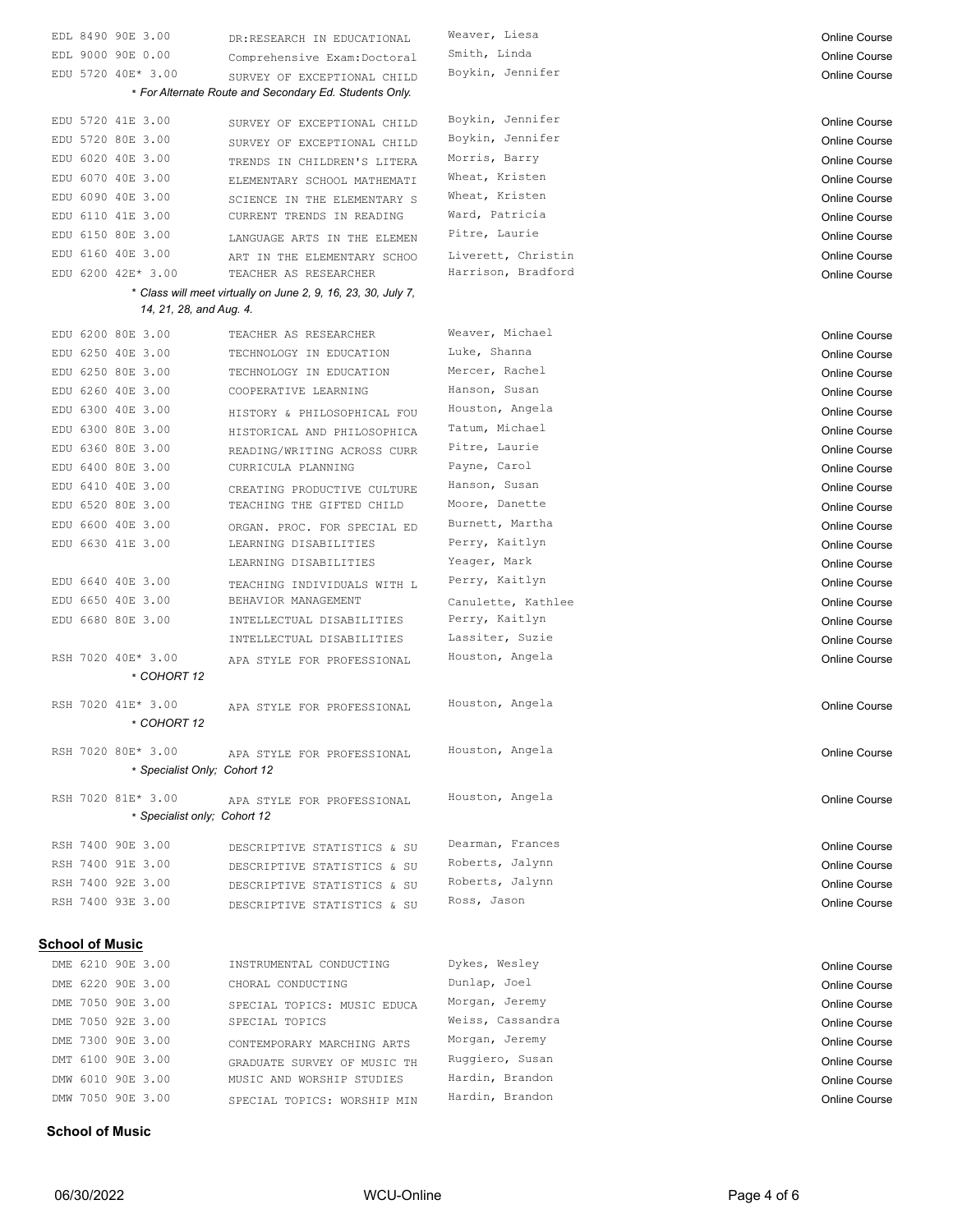| MCC 5100 40E 2.00                                | APPLIED CHORAL CONDUCTING A                                 | Hardin, Brandon  | <b>Online Course</b> |
|--------------------------------------------------|-------------------------------------------------------------|------------------|----------------------|
| MCC 6240 40E* 2.00                               | SPECIAL TOPICS IN CONDUCTIN                                 | Dykes, Wesley    | <b>Online Course</b> |
| * Instrumental                                   |                                                             |                  |                      |
| MHL 6100 40E 3.00                                | SURVEY OF MUSIC HISTORY                                     | Gonzalez, Jorge  | <b>Online Course</b> |
| MTT 6050 40E 2.00                                | SPECIAL TOPICS IN MUSIC TEC                                 | Hardin, Brandon  | <b>Online Course</b> |
| MUC 6010 40E 3.00                                | MUSIC AND WORSHIP STUDIES                                   | Hardin, Brandon  | <b>Online Course</b> |
| MUC 6250 40E 2.00                                | SPECIAL TOPICS IN MUSIC TEC                                 | Hardin, Brandon  | <b>Online Course</b> |
| MUC 7250 40E 2.00                                | SPECIAL TOPICS IN MUSIC AND                                 | Hardin, Brandon  | <b>Online Course</b> |
| MUC 7800 40E 2.00                                | FINAL PROJECT IN CHURCH MUS                                 | Hardin, Brandon  | <b>Online Course</b> |
| MUC 7850 40E 0.00                                | COMPREHENSIVE EXAM: CHURCH                                  | Hardin, Brandon  | <b>Online Course</b> |
| MUE 6150 40E 3.00                                | BAND LITERATURE                                             | Coakley, William | <b>Online Course</b> |
| MUE 6180 40E 1.00                                | DIRECTED STUDY: PERCUSSION                                  | Brown, James     | <b>Online Course</b> |
| MUE 6180 41E 3.00                                | DIRECTED STUDY: STRING LITE                                 | Gonzalez, Jorge  | <b>Online Course</b> |
| MUE 6180 42E 3.00                                | DIRECTED STUDY: OSHA REGULA                                 | Morgan, Jeremy   | <b>Online Course</b> |
| 6180 43E 3.00<br>MUE                             | DIRECTED STUDY: PIANO LITER                                 | Murphy, Brian    | <b>Online Course</b> |
| 6210 40E 3.00<br>MUE                             | INSTRUMENTAL CONDUCTING                                     | Dykes, Wesley    | <b>Online Course</b> |
| MUE 6210 41E 3.00                                | INSTRUMENTAL CONDUCTING                                     | Armstrong, James | <b>Online Course</b> |
| MUE 6220 40E 3.00                                | CHORAL CONDUCTING                                           | Dunlap, Joel     | Online Course        |
| 6330 40E 3.00<br>MUE                             | ADVANCED WOODWIND TECHNIQUE                                 | Dykes, Michelle  | <b>Online Course</b> |
| 7800 40E 3.00<br>MUE                             | RESEARCH PROJECT                                            | Morgan, Jeremy   | <b>Online Course</b> |
| 7800 41E 3.00<br>MUE                             | RESEARCH/FINAL PROJECT                                      | Weiss, Cassandra | <b>Online Course</b> |
| 7850 40E 0.00<br>MUE                             | COMPREHENSIVE EXAM: MUSIC E                                 | Morgan, Jeremy   | <b>Online Course</b> |
| MUP 6300 40E 1.00                                | GRADUATE APPLIED PIANO                                      | Murphy, Brian    | <b>Online Course</b> |
| MUT 6100 40E 3.00                                | SURVEY OF MUSIC THEORY                                      | Ruggiero, Susan  | <b>Online Course</b> |
| MUT 6100 41E 3.00                                | SURVEY OF MUSIC THEORY                                      | Hong, Tae Young  | <b>Online Course</b> |
| MUV 6300 40E 1.00                                | GRADUATE APPLIED VOICE                                      | Dykes, Michelle  | <b>Online Course</b> |
| MUW 6330 40E 1.00                                | APPLIED CLARINET                                            | Dykes, Michelle  | <b>Online Course</b> |
|                                                  |                                                             |                  |                      |
| <b>School of Natural and Behavioral Sciences</b> |                                                             |                  |                      |
| <b>Department of Counselor Education</b>         |                                                             |                  |                      |
| COU 6920 80E 0.00                                | PRACTICUM IN SCHOOL COUNSEL                                 | Jones, Carol     | Online Course        |
| COU 6940 80E 0.00                                | INTERNSHIP IN SCHOOL COUNSE                                 | Jones, Carol     | <b>Online Course</b> |
|                                                  | <b>Department of Criminal Justice and Forensics Science</b> |                  |                      |
| MCJ 6200 80E 3.00                                | SEMINAR IN HOMELAND SECURIT                                 | McGee, James     | Online Course        |
| MCJ 6500 80E 3.00                                | HUMAN RESOURCE MANAGEMENT I                                 | Pope, Karla      | Online Course        |
| MCJ 6700 80E 3.00                                | COMMUNITY SERVICE IN CRIMIN                                 | Pope, Karla      | <b>Online Course</b> |
| MCJ 6980 80E 3.00                                | THESIS I                                                    | Pope, Karla      | Online Course        |
|                                                  |                                                             |                  |                      |
| <b>Department of Mathematics</b>                 |                                                             |                  |                      |
| MAT 6710 40E 3.00                                | HISTORY OF MATHEMATICS                                      | Dribus, Benjamin | Online Course        |
| <b>Department of Psychology</b>                  |                                                             |                  |                      |
| PSY 6960 80E 0.00                                | PRACTICUM IN SCHOOL PSYCHOM                                 | Jones, Carol     | Online Course        |
|                                                  |                                                             |                  |                      |
| <b>School of Nursing</b>                         |                                                             |                  |                      |

| NUR 6120 65E 3.00  | ADVANCED HEALTH ASSESSMENT  | Brady, Patrick | Online Course        |
|--------------------|-----------------------------|----------------|----------------------|
| NUR 6230 65E 4.00  | RESEARCH METHODS AND APPLIC | Brady, Patrick | <b>Online Course</b> |
| NUR 6370 65E* 2.00 | ADVANCED CLINICAL PRACTICE  | Scott, Emily   | Online Course        |

\* *This course contains a clinical component that may require completion of clinical hours at a clinical agency under the supervision of a preceptor. Students who request to complete clinical hours at a facility that charges for students to participate will assume the full cost of participation in clinical hours at the chosen site. Payment of this fee does not eliminate the requirement of faculty approval of the preceptor and/or chosen facility.*

| NUR 6650 90E 2.00 | CURRICULUM DEVELOPMENT AND  | Hart, Susan       | Online Course |
|-------------------|-----------------------------|-------------------|---------------|
| NUR 6660 65E 2.00 | INSTRUCTIONAL STRATEGIES AN | Newell, Alicia    | Online Course |
| NUR 6690 65E 1.00 | CAPSTONE PROJECT IMPLEMENTA | Brady, Patrick    | Online Course |
| NUR 6920 65E 2.00 | SCHOLARLY WRITING FOR HEALT | McGruder, Bettina | Online Course |
|                   |                             |                   |               |